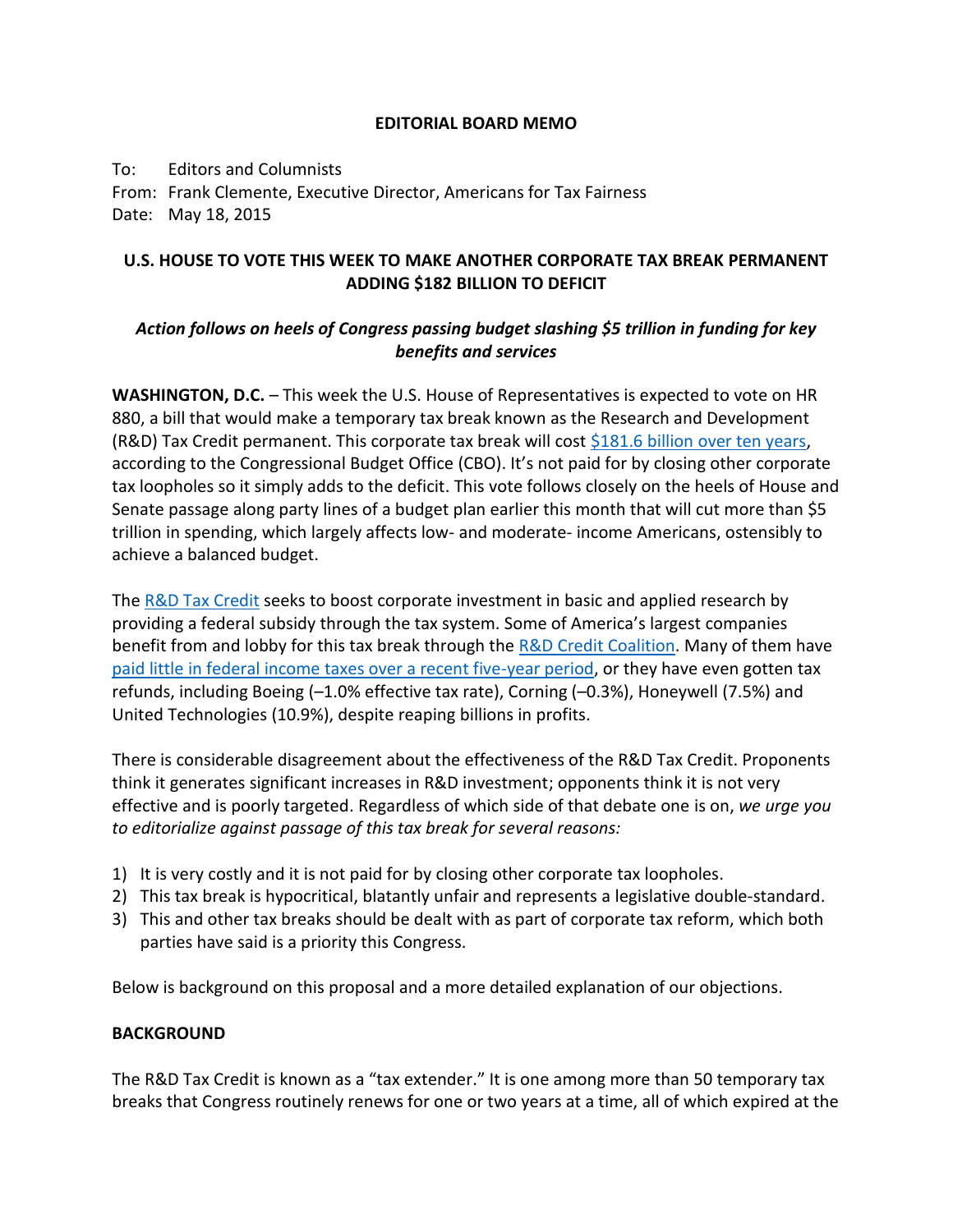end of 2014. The annual cost of renewing tax extenders is about [\\$42 billion a year](https://www.jct.gov/publications.html?func=startdown&id=4677) and more than [\\$500 billion over ten years.](http://www.cbpp.org/research/federal-tax/house-efforts-to-make-tax-extenders-permanent-are-ill-advised#_ftn13) About [80 percent of the value of tax extenders](http://www.americansfortaxfairness.org/files/JCT-Costs-of-Extending-EXPIRE-Act-Tax-Provisions-by-ATF-FINAL-1-1.pdf) benefit businesses.

The R&D Tax Credit has strong bipartisan support from President Obama (but [President Obama](https://www.whitehouse.gov/sites/default/files/omb/legislative/sap/113/saphr4438r_20140506.pdf)  [opposes making the R&D Tax Credit permanent unless it is paid for\)](https://www.whitehouse.gov/sites/default/files/omb/legislative/sap/113/saphr4438r_20140506.pdf) and from Democrats and Republicans in Congress alike. They believe that it is a good use of tax dollars to subsidize private research. It is estimated that [every dollar spent under the existing tax credit results in](http://www.epi.org/publication/tax-extenders/)  [more than one dollar in new research.](http://www.epi.org/publication/tax-extenders/)

However, the R&D Tax Credit has been criticized as a wasteful tax giveaway: corporations can claim the tax credit for [questionable "innovations" including new food flavors, textures and](http://www.ctj.org/pdf/researchcredit.pdf)  [packaging](http://www.ctj.org/pdf/researchcredit.pdf) (p. 9) or use it on [research they likely would have done anyway](http://www.ctj.org/pdf/researchcredit.pdf) (p. 2), according to the watchdog group Citizens for Tax Justice. As the Congressional Research Service explains, companies can get away with claiming a tax credit for such dubious research because the guidelines for what qualifies as research are ["vague and incomplete"](https://www.fas.org/sgp/crs/misc/RL31181.pdf) (p. 25).

## **R&D TAX BREAK IS VERY COSTLY AND NOT PAID FOR LIKE OTHER HOUSE-PASSED TAX BREAKS**

The House proposes to make the R&D Tax Credit permanent, and to make it significantly more generous than it is currently, at a cost of  $$181.6$  billion over ten years. It will not be paid for – such as by closing other corporate tax loopholes – so it simply will add to the deficit.

By comparison, since last year Congress has been scrambling to figure out how to close a tenyear \$168 [billion shortfall projected in the Highway Trust Fund through 2025,](https://www.cbo.gov/sites/default/files/cbofiles/attachments/43884-2015-01-HighwayTrustFund.pdf) according to CBO. Failure to do so by May 31 will imperil basic investments for roads, bridges and mass transit. Yet Republicans insist that this funding gap be offset through spending cuts.

The R&D tax credit is not the only huge tax giveaway to corporations and the rich the House has voted on this year. Table 1 below shows two other tax extenders that were approved this year without being paid for. One known as Section 179 expensing, is a tax break benefitting smaller businesses, which allows them to immediately take a deduction for capital expenses in the year when they place a property in service, rather than take depreciation deductions over years. The other, the State and Local Sales Tax Deduction Act, benefits taxpayers in the five states that do not have a state income tax by allowing taxpayers who itemize their tax deductions to elect to deduct state and local sales taxes. Moreover, last month the Republican-led House voted to repeal the estate tax – a [\\$269 billion tax giveaway](http://democrats.waysandmeans.house.gov/press-release/jct-estate-tax-repeal-costs-269-billion-benefits-tiny-number-very-wealthy) to the estates of the wealthiest 0.2% of multi-millionaires and billionaires.

Assuming the R&D Tax Credit passes, the House will have approved \$570 billion in tax breaks this year. Other large unpaid for tax extenders are expected to be voted on in the House in coming weeks like they were last year. House Republicans are on track to wipe out the  $$846$ [billion that will be generated over the next 10 years](http://www.cbpp.org/research/federal-tax/house-efforts-to-make-tax-extenders-permanent-are-ill-advised) from ending the Bush tax cuts for the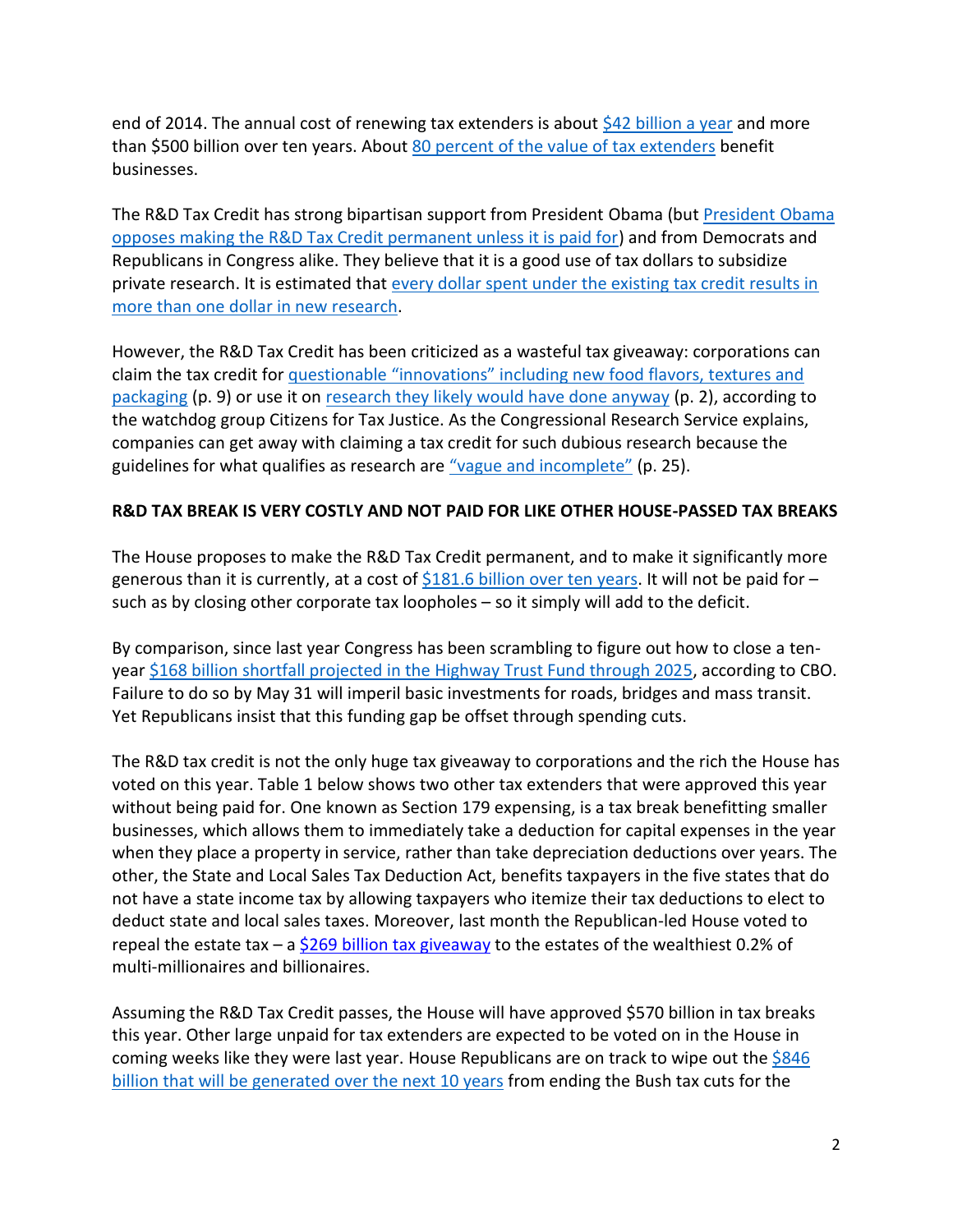richest 1 percent of Americans in the 2013 fiscal cliff deal. (The amount has increased from the original estimate of  $$620$  billion due to it covering a later budget window.)

# **Table 1. Large Tax Breaks Passed by the House in 2015 But Not Paid For As of May 18, 2015**

| <b>Tax Extender &amp; Estate Tax Bills</b>                | <b>Ten Year Cost</b> |
|-----------------------------------------------------------|----------------------|
| Section 179 Expensing (HR 636)                            | \$77.1 billion       |
| State and Local Sales Tax Deduction Fairness Act (HR 622) | \$42.4 billion       |
| R&D Tax Credit (HR 880)*                                  | \$181.6 billion      |
| <b>Total cost of extenders YTD</b>                        | \$301.1 billion      |
|                                                           |                      |
| <b>Estate Tax Repeal Act (HR 1105)</b>                    | \$268.9 billion      |
|                                                           |                      |
| Total cost of 2015 House tax bills that are not paid for  | \$570.0 billion      |
|                                                           |                      |

 Assumes House passage of R&D Tax Credit the week of May 18 Sources: Congressional Budget Office

# **HYPOCRISY, UNFAIRNESS AND A DOUBLE-STANDARD**

In the first week of May, conservatives in Congress approved a federal budget blueprint for the next 10 years that would cut more than \$5 trillion in spending from vital services and benefits and by disinvesting in America's future by slashing funding for infrastructure, research and education. [See A[TF's editorial board memo on the budget from May 7.](http://www.americansfortaxfairness.org/files/2015-05-07-Editorial-board-memo-on-budget-agreement-FINAL1.pdf)] At least 63 percent of the plan's non-defense cuts come from services that benefit low- and moderate-income people, according to the [Center on Budget and Policy Priorities,](http://www.cbpp.org/research/federal-budget/ten-serious-flaws-in-the-congressional-budget-plan) even though these programs account for less than one-fourth of federal spending.

These draconian cuts come on top of the across-the-board sequester cuts that will return in full force in next year's budget, which begins this October, subjecting non-defense discretionary programs to an [additional \\$37 billion in annual cuts.](http://www.cbpp.org/research/federal-budget/ten-serious-flaws-in-the-congressional-budget-plan)

The wealthy and corporations were not asked to pay one additional cent in taxes to help reduce the deficit in the Republican budget plan. But low-income families were asked to pay more. That's because the Republican budget failed to renew the 2009 improvements to the Earned Income Tax Credit and Child Tax Credit, which expire in 2017 and [provide crucial income](http://www.cbpp.org/research/eitc-and-child-tax-credit-promote-work-reduce-poverty-and-support-childrens-development) [support to working families,](http://www.cbpp.org/research/eitc-and-child-tax-credit-promote-work-reduce-poverty-and-support-childrens-development) according to the Center on Budget and Policy Priorities. Failure to make those two credits permanent would mean more than 13 million families (including nearly 25 million children) would [lose an average of](http://ctj.org/ctjreports/2015/02/making_the_eitc_and_ctc_expansions_permanent_would_benefit_13_million_working_families.php#.VVKW2pMYPje) \$1,073 per family, according to Citizens for Tax Justice. [Link provides state-by-state data on number of families affected.]

Yet this week the House is voting to make the R&D Tax Credit permanent and not pay a cent towards its \$182 billion cost by closing corporate tax loopholes. This is the height of hypocrisy, as *[USA Today](http://www.usatoday.com/story/opinion/2014/12/02/tax-extenders-congress-house-taxpayers-editorials-debates/19804879/)* has noted, and represents an egregious double standard.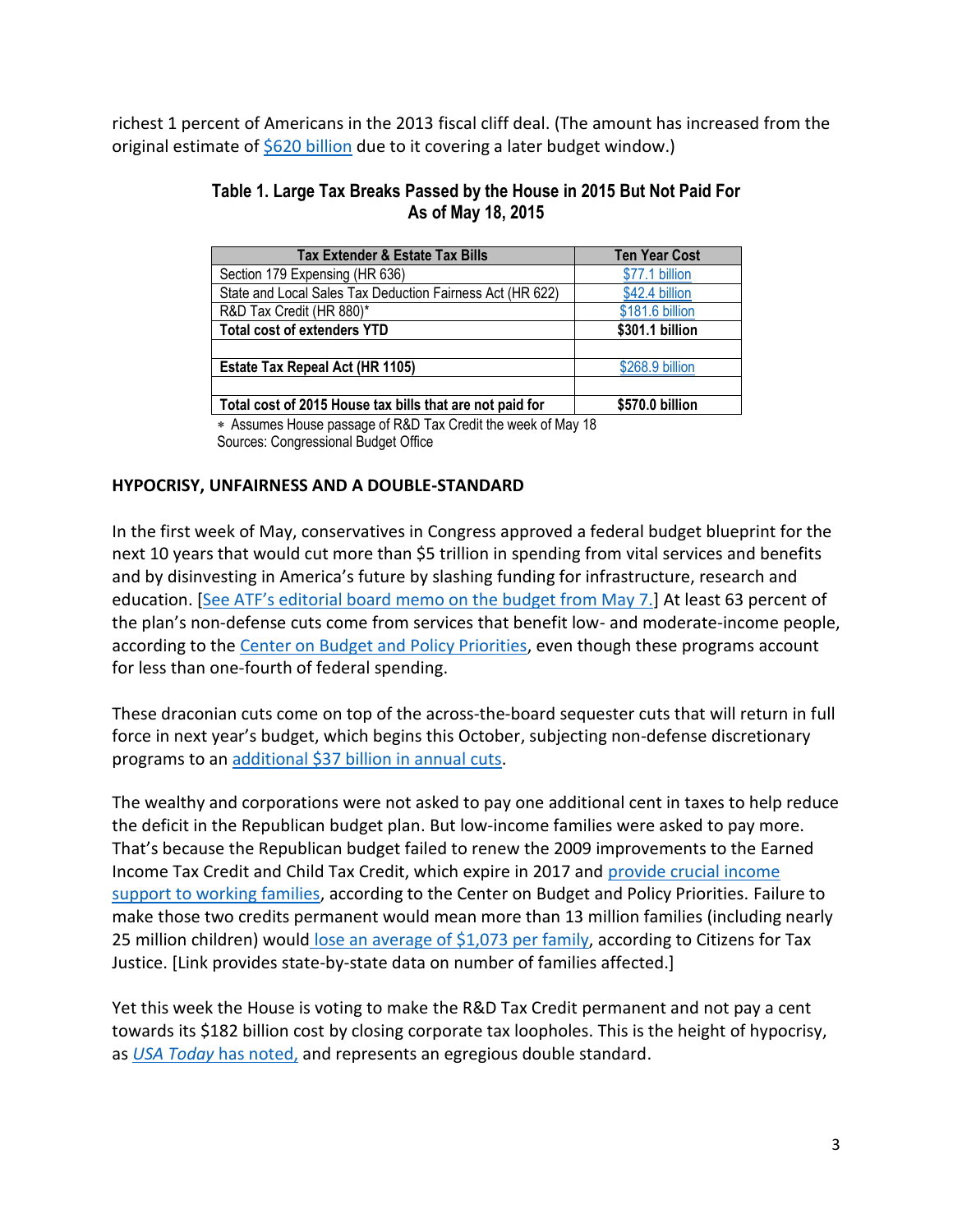It is also patently unfair. Federal spending is expected to be cut by about [\\$3.6 trillion over the](http://www.budget.senate.gov/democratic/public/_cache/files/ca28afb2-456a-440e-a2ba-699587c984b4/the-republican-budget-a-massive-transfer-of-wealth-from-the-middle-class-to-millionaires-and-billionaires.pdf)  [next 10 years \(p. 11\)](http://www.budget.senate.gov/democratic/public/_cache/files/ca28afb2-456a-440e-a2ba-699587c984b4/the-republican-budget-a-massive-transfer-of-wealth-from-the-middle-class-to-millionaires-and-billionaires.pdf) due to budget deals enacted since 2010, according to Senate Budget Committee Democrats. Total revenue increases will be about \$836 billion. That's a very unbalanced ratio of \$4 in spending cuts for every \$1 raised from taxes on the wealthy.

Later this year there will be a major debate about what to do with the budget sequester – how to relieve the deep cuts mandated by spending caps. Republicans insist that any increases in domestic spending be paid for by other spending cuts. (They refuse to raise any additional revenues to pay for the new spending.) If these are the standards applied to increasing spending for vital services and benefits, similar standards should be applied to extending corporate tax breaks by requiring that they be paid for by closing other corporate tax loopholes.

# **TAX BREAKS SHOULD BE DEALT WITH AS PART OF CORPORATE TAX REFORM LEGISLATION**

For months, corporate tax reform has been identified as a priority for this Congress. Therefore, regardless of merit it makes no sense to skip ahead and make the R&D Tax Credit or any other corporate tax extenders permanent. Republicans and corporations say that they want to dramatically cut the U.S. corporate income tax rate from the current 35 percent rate to 25 percent. This will [cost \\$1.2 trillion over the next 10 years,](http://democrats.waysandmeans.house.gov/sites/democrats.waysandmeans.house.gov/files/Scan001.pdf) according to the Joint Economic Committee. That will necessitate closing some large tax loopholes in order to ensure that lowering rates does not lose revenue. Of necessity, the very same large tax extenders that the House has been passing – or is about to pass in the case of the R&D Tax Credit – may need to be significantly trimmed or eliminated to achieve a 25 percent tax rate.

Whether people agree or not about the merits of the R&D Tax Credit or any other tax extender, there should be no disagreement that they should be paid for by closing other corporate tax loopholes – not by further cutting benefits and services. **We urge you to editorialize about this important matter as soon as possible.** Policy experts at ATF and at our coalition partners are always available to provide you with a telephone briefing or send you more information. Thank you for your consideration on this important issue.

### **RESOURCES**

### **OPINION**

[What tax extenders cost you: Our view,](http://www.usatoday.com/story/opinion/2014/12/02/tax-extenders-congress-house-taxpayers-editorials-debates/19804879/) *USA Today*, December 2, 2014 [Congress needs a 'tax extenders' bill that paves the](http://www.washingtonpost.com/opinions/congresss-tax-talks-threaten-to-blow-a-new-hole-in-the-budget/2014/11/25/ffd86d18-74e2-11e4-a755-e32227229e7b_story.html) way for future reform, *The Washington Post*, November 25, 2014

### **REPORTS**

[House Efforts to Make Tax "Extenders" Permanent Are Ill](http://www.cbpp.org/research/federal-tax/house-efforts-to-make-tax-extenders-permanent-are-ill-advised)-Advised, Center on Budget and Policy Priorities, April 15, 2015